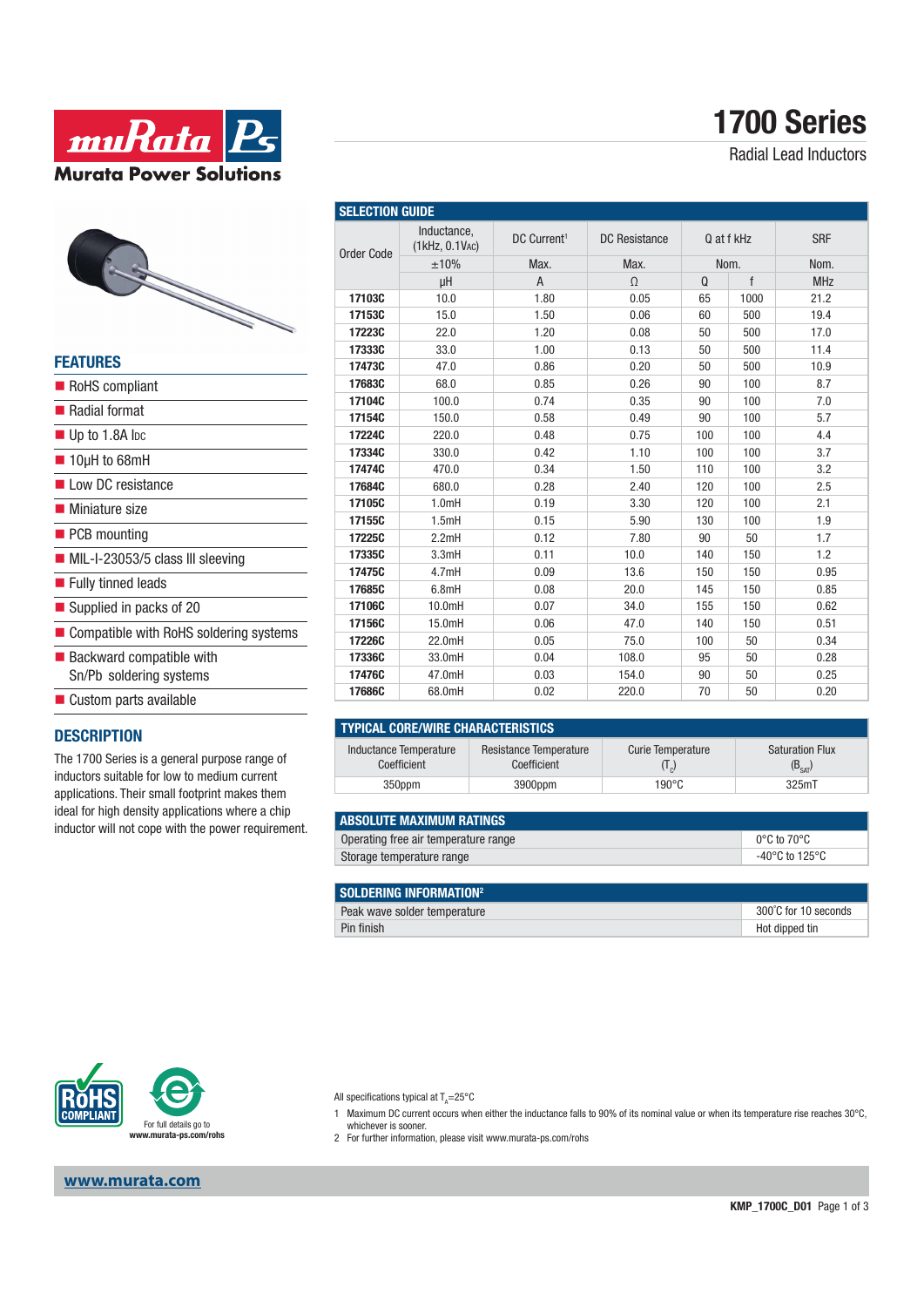## **muRata B** Murata Power Solutions

# **1700 Series**

Radial Lead Inductors